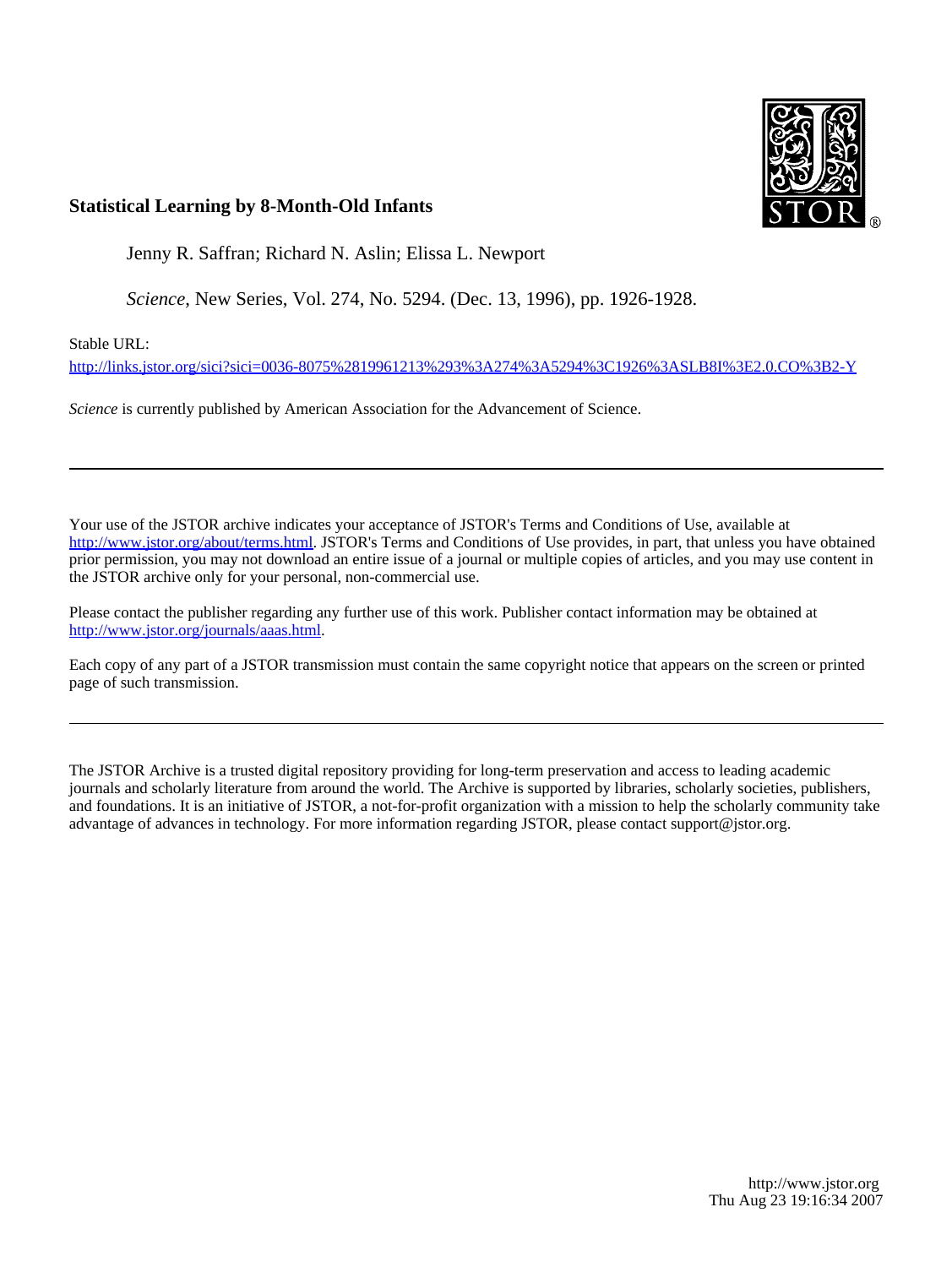infection of murine cells  $(15)$  and transgenic mice expressing human CD4 (16) and provides a rationale for transgenic approaches to developing animal models of HIV disease.

### **REFERENCES AND NOTES**

- 1. F. Cocchi et *al.*, *Science* **270**, 1811 (1995).<br>2. Y. Feng. C. C. Broder. P. E. Kennedy. E. A
- 2. Y. Feng, C. C. Broder, P. E. Kennedy, E. A. Berger, ibid. **272,** 872 (1996).
- 3. M. Samson, 0.Labbe, C. Mollereau,G. Vassart, M. Parmentier, Biochemistry 35, 3362 (1996); C. J. Raport, J. Gosling, V. L. Schweickart, P. W. Gray, I. F. Charo, J. 6/01, Chem. **271,** 17161 (1996).
- 4. H. Choe et al., Cell 85, 1135 (1996); B. J. Doranz et al., ibid., p. 1149.
- 5. T. Dragic eta/.,Nature **381,** 667 (1996); H. Deng et a/.,ib@, p. 661;G.Akhatibetal.,Science **272,** 1955  $(1996)$
- 6. S. Gartner eta/.,Science **233,** 215 (1986).
- 7. R. Atchison et al., unpublished observations.
- 8. L. Boring et a/.,J. Bioi. Chem. **271,** 7551 (1996). We cloned cDNAs encoding human or murine CCR5 into the expression vector pcDNA3 (Invitrogen) after engineering the FLAG epitope into the NH<sub>2</sub>-terminus as described (13). Expression of each construct was determined by FACS with an antibody to FLAG (anti-FLAG) (Boehringer Mannheim), and relative expression for each (see below) was calculated as the percentage of cells expressing human CCR5 on the cell surface normalized to the expression of hCCR5 (defined as 100%), with standard errors of the mean. The mean fluorescence intensity of the positive cells from any single sample never varied from the average by more than 30% in a single experiment. Therefore, neither the relative number of positive cells nor the absolute expression levels within transfected cells explains the differences in coreceptor activity. Chimeric receptors were prepared by the overlap polymerase chain reaction (PCR) method (17). hCCR5 (HHHH), human CCR5 (100% relative expression); mCCR5 (MMMM), murine CCR5 (126 ± 49%); HMMM, NH<sub>o</sub>-terminus of human CCR5 [amino acids (aa) 1 to  $32\overline{)}$  fused to murine CCR5 (aa 35 to 354) (77  $\pm$  22%); MHHH, NH<sub>2</sub>-terminus of murine CCR5 (aa 1 to 34) fused to human CCR5 (aa 33 to 352) (73  $\pm$  17%); MHMM, extracellular loop 1 and a portion of transmembrane domain 3 of human CCR5 (aa 86 to 118) replacing the corresponding segment of the murine receptor (aa 88 to 120) (37  $\pm$  22%); MMHM, extracellular loop 2 and adjacent porions of human CCR5 (aa 134 to 210) replacing the corresponding region of the murine receptor (aa 136 to 212) (81  $\pm$  30%); MMHH, NH<sub>2</sub>-terminal half of mCCR5 (aa 1 to 162) fused to the COOH-termnal half of hCCR5 (aa 161 to 352) (80  $\pm$  39%)
- 10. I. F. Charo et a/., Proc. Nati. Acad. Sci. U.S.A. **91,**  2752 (1994).
- C. Franci, L. M. Wong, J. Van Damme, P. Proost, I. F. Charo, J. /mmuno/. **154,** 6511 (1995).
- 12. We cloned cDNAs encoding human CCR2B or chimeras into the expression vector pCMV4 (18) after engineering the FLAG epitope into the NH<sub>o</sub>-terminus as described (13). Expression of each construct (see below) was determined as described earlier. Chimeric receptors were prepared by the overlap PCR method (17). 5555, human CCR5 (100% relative expression); 2222, human CCR2B (87  $\pm$  2%); 5222 NH<sub>2</sub>-terminus of CCR5 (aa 1 to 32) fused to CCR2B (aa 45 to 360) (27  $\pm$  5%); 2555, NH<sub>2</sub>-terminus of CCR2B (aa 1 to 44) fused to CCR5 (aa 33 to 352) (108 ± 17%); 2255, CCR2B (aa 1 to 136) fused to CCR5 (aa 124 to 352) (119  $\pm$  33%)
- 13. F. S. Monteclaro and I. F. Charo, J. Biol. Chem. **271,**  19084 (1996); F. S. Monteclaro et al., unpublished observations.
- 14. J. Gosling et al., unpublished observations
- 15. P. J. Maddon eta/., Cell **47,** 333 (1986).
- 16. P. Lores et al., AIDS Res. Hum. Retroviruses 8, 2063 (1992).
- 17. S. N. Ho, H. D. Hunt, R. M. Horton, J. K. Pulen, L. R. Pease, Gene **77,** 51 (I989).
- 18. S. Andersson, D. L. Davis, H. Dahlback, H. Jornval,
- D. W. Russell,J. Biol. Chem. **264,** 8222 (1989). 19. M. A. Godsmth, M. T. Warmerdam, R. E. Atchison,
- M. D. Miller, W. C. Greene,J. Virol. **69,** 4112 (1995). 20. COS-7 cells were transfected with 2  $\mu$ g of plasmid DNA per well in a six-well plate as described (19). DNA samples consisted of appropriate combinations of  $0.5 \mu$ g of a human CD4 expression plasmid [pCD4Neo (19)] or plain vector, and 1.5  $\mu$ g of a chemokine receptor-expressing plasmid or plain vector. About 30 hours after addition of DNA, the medium in each well was replaced with 1.0 ml of medium containing HIV-1 Ba-L ( $\sim$  100 to 170 ng of p24 per sample; source: NH ADS Reagent Repository, passaged on primary human macrophages). About 10 hours later, an additional 1.0 ml of medium was added to each well. After 30 hours, the cells were recovered from the dish as described (19) and analyzed with a FacScan (Becton Dickinson). Staining for intracytoplasmic HIV-1 p24 was carried out with the Fix and Perm reagents (Caltag Laboratories), with a monoclonal antibody to p24 24 September 1996; accepted 24 October 1996

(Coulter Immunology) and goat anti-mouse fluorescein isothiocyanate (FITC)-conjugated secondary antibody (Becton Dickinson). Cells were further stained with phycoerythrin (PE)-conjugated anti-CD4 (Becton Dickinson). Appropriate controls indicated that the appearance of double-positve cells (FTC + PE) was dependent on cotransfection with both CD4 and human CCR5 expression plasmids and on the presence of HIV-I Ba-L.

- 21. H. Arai and I. F. Charo, J. 6/01, Chem. **271,** 21814 (1996).
- 22. We acknowledge the advice of M. Warmerdam (transfection-infection assay), E. Weider (FACS studies), and L. Boring, H. Arai, and R. Speck (scientific interpretation). We appreciate the assistance of J. Carroll and M. Ceniceros in the preparation of this manuscript. Supported in part by NIH grant HL52773 (I.F.C.) and by Pfizer (M.A.G.).

# **Statistical Learning by 8-Month-Old Infants**

Jenny R. Saffran, Richard N. Aslin, Elissa L. Newport

Learners rely on a combination of experience-independent and experience-dependent mechanisms to extract information from the environment. Language acquisition involves both types of mechanisms, but most theorists emphasize the relative importance of experience-independent mechanisms. The present study shows that a fundamental task of language acquisition, segmentation of words from fluent speech, can be accomplished by 8-month-old infants based solely on the statistical relationships between neighboring speech sounds. Moreover, this word segmentation was based on statistical learning from only 2 minutes of exposure, suggesting that infants have access to a powerful mechanism for the computation of statistical properties of the language input.

During early development, the speed and accuracy with which an organism extracts environmental information can be extremely important for its survival. Some species have evolved highly constrained neural mechanisms to ensure that environmental information is properly interpreted, even in the absence of experience with the environment (1). Other species are dependent on a period of interaction with the environment that clarifies the information to which attention should be directed and the consequences of behaviors guided by that information (2). Depending on the developmental status and the task facing a particular organism, both experience-independent and experience-dependent mechanisms may be involved in the extraction of information and the control of behavior.

In the domain of language acquisition, two facts have supported the interpretation that experience-independent mechanisms are both necessary and dominant. First, highly complex forms of language production develop extremely rapidly (3). Second, the language input available to the young child is both incomplete and sparsely represented compared to the child's eventual linguistic abilities (4). Thus, most theories of language acquisition have emphasized the critical role played by experience-independent internal structures over the role of experience-dependent factors (5).

It is undeniable that experience-dependent mechanisms are also required for the acquisition of language. Many aspects of a particular natural language must be acquired from listening experience. For example, acquiring the specific words and phonological structure of a language requires exposure to a significant corpus of language input. Moreover, long before infants begin to produce their native language, they acquire information about its sound properties (6). Nevertheless, given the daunting task of acquiring linguistic information from listening experience during early development, few theorists have entertained the hypothesis that learning plays a primary role in the acquisition of more complicated aspects of language, favoring instead experience-independent mechanisms (7). Young humans are generally viewed as poor learners, suggesting that innate factors are primarily responsible for the acquisition of language.

Here we investigate the nature of the

Department of Brain and Cognitive Sciences, University of Rochester, Rochester, NY 14627, USA.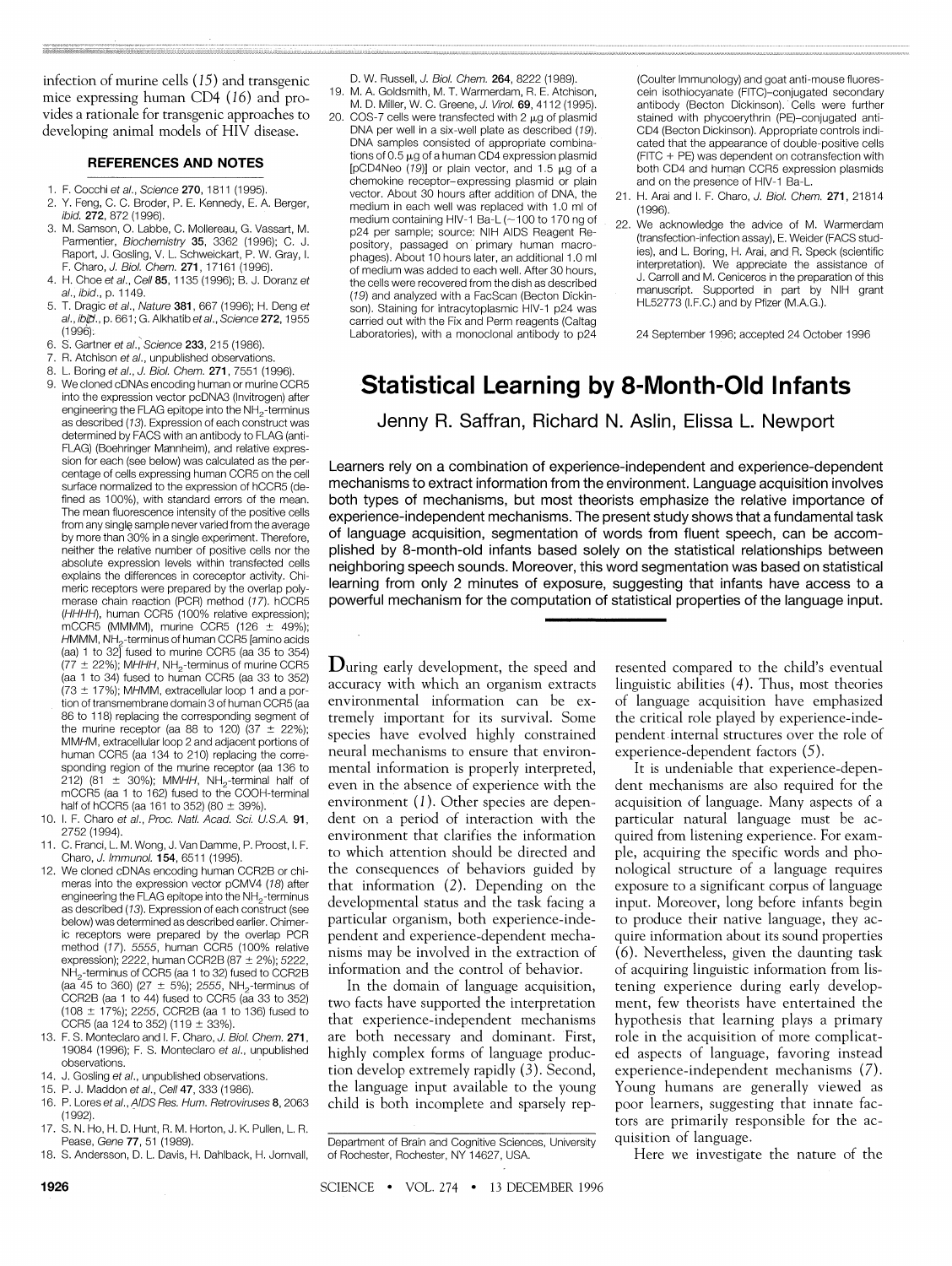experience-dependent factors involved in language acquisition. In particular, we ask whether infants are in fact better learners than has previously been assumed, thus potentially reducing the extent to which ex perience-independent structures must be posited. The results demonstrate that infants possess powerful mechanisms suited to learning the types of structures exemplified in linguistic systems. Experience may therefore play a more important role in the acquisition of language than existing theories suggest.

One task faced by all language learners is the segmentation of fluent speech into words. This process is particularly difficult because word boundaries in fluent speech are marked inconsistently by discrete acoustic events such as pauses (8). Although it has recently been demonstrated that 8-month-old infants can segment words - from fluent speech and subsequently recognize them when presented in isolation (9), it is not clear what information is used by infants to discover word boundaries. This problem is complicated by the variable acoustic structure of speech across different languages, suggesting that infants must discover which, if any, acoustic cues correlated with word boundaries are relevant to their native language (10); there is no invariant acoustic cue to word boundaries present in all languages.

One important source of information that can, in principle, define word boundaries in any natural language is the statistical information contained in sequences of sounds. Over a corpus of speech there are measurable statistical regularities that distinguish recurring sound sequences that comprise words from the more accidental sound sequences that occur across word boundaries (11). Within a language, the transitional probability from one sound to the next will generally be highest when the two sounds follow one another within a word, whereas transitional probabilities spanning a word boundary will be relatively low (12). For example, given the sound sequence pretty#baby, the transitional probability from *pre* to  $ty$  is greater than the transitional probability from ty to ba. Previously, we showed that adults and children can use information about transitional probabilities to discover word boundaries in an artificial language corpus of nonsense words presented as continuous speech, with no acoustic cues to word boundaries (13).

We asked whether 8-month-old infants can extract information about word boundaries solely on the basis of the sequential statistics of concatenated speech. We used the famillarization-preference procedure developed by Jusczyk and Aslin (9). In this procedure, infants are exposed to auditory

material that serves as a potential learning experience. They are subsequently presented with two types of test stimuli: (i) items that were contained within the familiarization material and (ii) items that are highly similar but (by some critical criterion) were not contained within the familiarization material. During a series of test trials that immediately follows familiarization, infants control the duration of each test trial by their sustained visual fixation on a blinking light (14). If infants have extracted the crucial information about the familiarization items, they may show differential durations of fixation (listening) during the two types of test trials (15). We used this procedure to determine whether infants can acquire the statistical properties of sound sequences from brief exposures.

In our first experiment, 24 8-month-old infants from an American-English language environment were familiarized with 2 min of a continuous speech stream consisting of four three-syllable nonsense words (hereafter, "words") repeated in random order  $(16)$ . The speech stream was generated by a speech synthesizer in a monotone fernale voice at a rate of 270 syllables per minute (180 words in total). The synthesizer provided no acoustic information about word boundaries, resulting in a continuous stream of coarticulated consonant-vowel syllables, with no pauses, stress differences, or any other acoustic or prosodic cues to word boundaries. A sample of the speech stream is the orthographic string bidakupadotigolabubidaku. . . . The only cues to word boundaries were the transitional probabilities begularities that dis- tween syllable pairs, which were higher tained three-syllable sequences that the inwithin words (1.0 in all cases, for example, bida) than between words (0.33 in all cases, for example, kupa).

> To assess learning, each infant was presented with repetitions of one of four threesvllable strings on each test trial. Two of these three-syllable strings were "words" from the artificial language presented during familiarization, and two were three-syllable "nonwords" that contained the same syllables heard during familiarization but not in the order in which they appeared as words (17).

The infants showed a significant testtrial discrimination between word and nonword stimuli (18), with longer listening times for nonwords (Table 1). This noveltv preference, or dishabituation effect, indicates that 8-month-olds recognized the difference between the novel and the familiar orderings of the three-syllable strings. Thus, 8-month-old infants are capable of extracting serial-order information after only 2 min of listening experience.

Of course, simple serial-order information is an insufficient cue to word boundaries. The learner must also be able to extract the relative frequencies of co-occurrence of sound pairs, where relatively low transitional probabilities signal word boundaries. Our next experiment examined whether 8-month-olds could perform the more difficult statistical computations required to distinguish words (that is, recurrent syllable sequences) from syllable strings spanning word boundaries (that is, syllable sequences occurring more rarely). To take an English example, pretty#baby, we wanted to see if infants can distinguish a wordinternal syllable pair like pretty from a wordexternal syllable pair like ty#ba.

Another 24 8-month-old infants from an American-English language environment were familiarized with 2 min of a continuous speech stream consisting of three-syllable nonsense words similar in structure to the artificial language used in our first experiment (19). This time, however, the test items for each infant consisted of two words and two "part-words." The part-words were created by joining the final svllable of a word to the first two svllables of another word. Thus, the part-words confant had heard during familiarization but statistically, over the corpus, did not correspond to words (20). These part-words could only be judged as novel if the infants had learned the words with sufficient specificity and completeness that sequences crossing a word boundary were relatively unfamiliar.

Despite the difficulty of this word versus part-word discrimination, infants showed a significant test-trial discrimination between the word and part-word stimuli (21), with longer listening times for part-words (Table 1). Thus, 2 min of exposure to concatenated speech organized into "words" was suffi-

Table 1. Mean time spent listening to the familiar and novel stimuli for experiment 1 (words versus nonwords) and experiment 2 (words versus part-words) and significance tests comparing the listening times.

| Experiment | Mean listening times (s)                 |                                          |                                                    |
|------------|------------------------------------------|------------------------------------------|----------------------------------------------------|
|            | Familiar items                           | Novel items                              | Matched-pairs t test                               |
|            | $7.97$ (SE = 0.41)<br>$6.77$ (SE = 0.44) | $8.85$ (SE = 0.45)<br>$7.60$ (SE = 0.42) | $t(23) = 2.3, P < 0.04$<br>$t(23) = 2.4, P < 0.03$ |